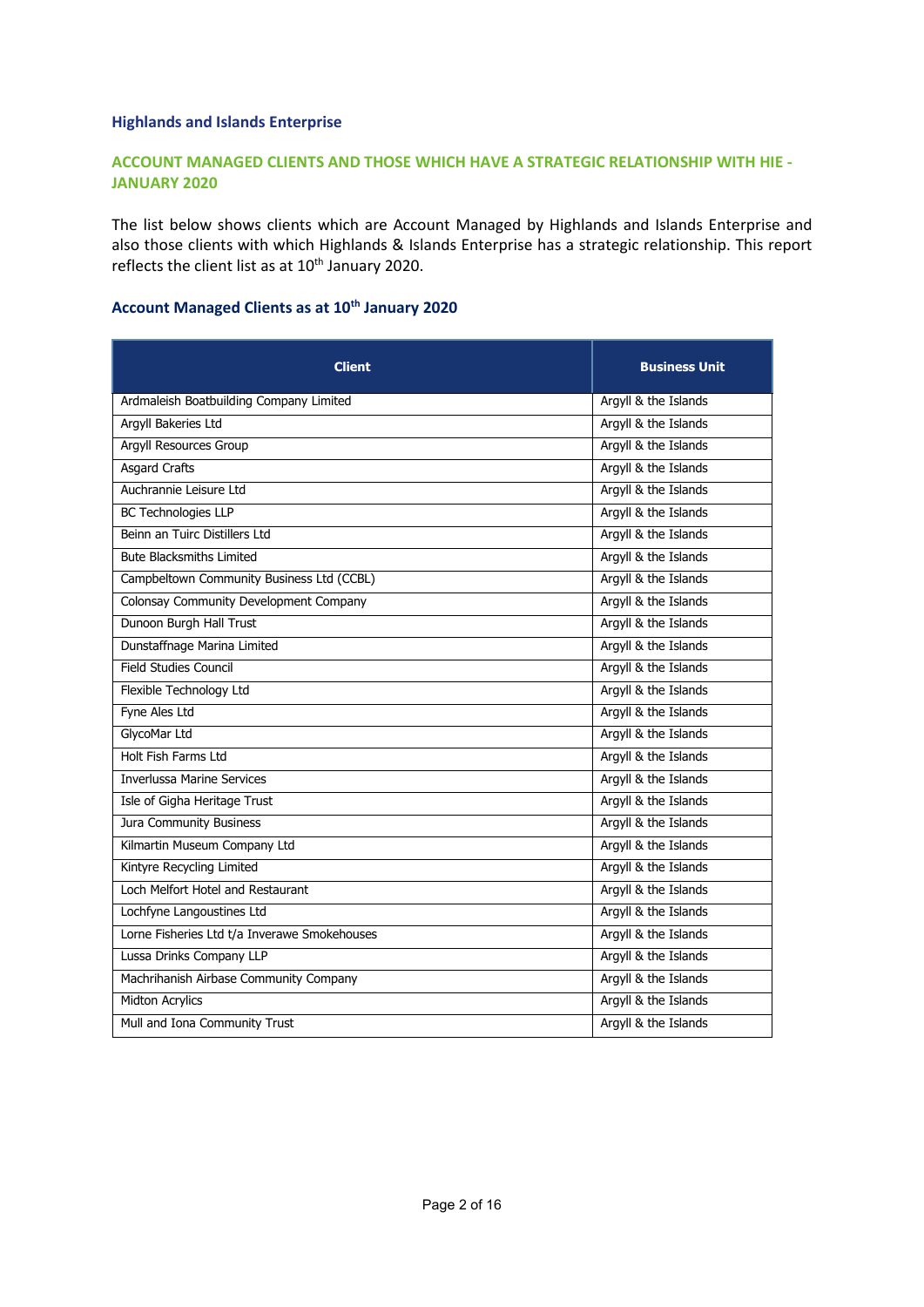| <b>Client</b>                            | <b>Business Unit</b>   |
|------------------------------------------|------------------------|
| North West Marine Ltd                    | Argyll & the Islands   |
| <b>Oban Communities Trust</b>            | Argyll & the Islands   |
| Project Trust                            | Argyll & the Islands   |
| Renewable Parts Limited                  | Argyll & the Islands   |
| Rothesay Pavilion Charity                | Argyll & the Islands   |
| Sail Scotland Ltd                        | Argyll & the Islands   |
| <b>SAMS Research Services Ltd</b>        | Argyll & the Islands   |
| Shearwater Marine Services Ltd           | Argyll & the Islands   |
| South Islay Development                  | Argyll & the Islands   |
| South West Mull and Iona Development     | Argyll & the Islands   |
| StormPods Limited                        | Argyll & the Islands   |
| Stramash                                 | Argyll & the Islands   |
| Taste of Arran Ltd                       | Argyll & the Islands   |
| The Ethical Shellfish Company            | Argyll & the Islands   |
| The Islay Boys Ltd                       | Argyll & the Islands   |
| <b>Tiree Community Development Trust</b> | Argyll & the Islands   |
| <b>Tobermory Harbour Association</b>     | Argyll & the Islands   |
| Tritonia Scientific Limited              | Argyll & the Islands   |
| Xanthella Ltd                            | Argyll & the Islands   |
| A and D Sutherland Ltd                   | Caithness & Sutherland |
| Ashley Ann Ltd (HQ)                      | Caithness & Sutherland |
| <b>Assynt Foundation</b>                 | Caithness & Sutherland |
| Caithness Chamber of Commerce            | Caithness & Sutherland |
| Caithness Creels Ltd                     | Caithness & Sutherland |
| Caithness Engineering Services Ltd.      | Caithness & Sutherland |
| Calder Engineering Ltd                   | Caithness & Sutherland |
| <b>CFUK Concepts Ltd</b>                 | Caithness & Sutherland |
| Cocoa Mountain Ltd                       | Caithness & Sutherland |
| Contec Design Services Limited           | Caithness & Sutherland |
| Dornoch Area Community Interest Company  | Caithness & Sutherland |
| Dornoch Distillery Company Ltd           | Caithness & Sutherland |
| Dunnet Bay Distillers Ltd                | Caithness & Sutherland |
| Enerpro Group Ltd                        | Caithness & Sutherland |
| Enerquip Ltd                             | Caithness & Sutherland |
| Environmental Research Institute         | Caithness & Sutherland |
| Envision Engineering & Design Ltd        | Caithness & Sutherland |
| Gow's Lybster Limited                    | Caithness & Sutherland |
| Helmsdale and District Development Trust | Caithness & Sutherland |
| Highland Stoneware (Scotland) Ltd        | Caithness & Sutherland |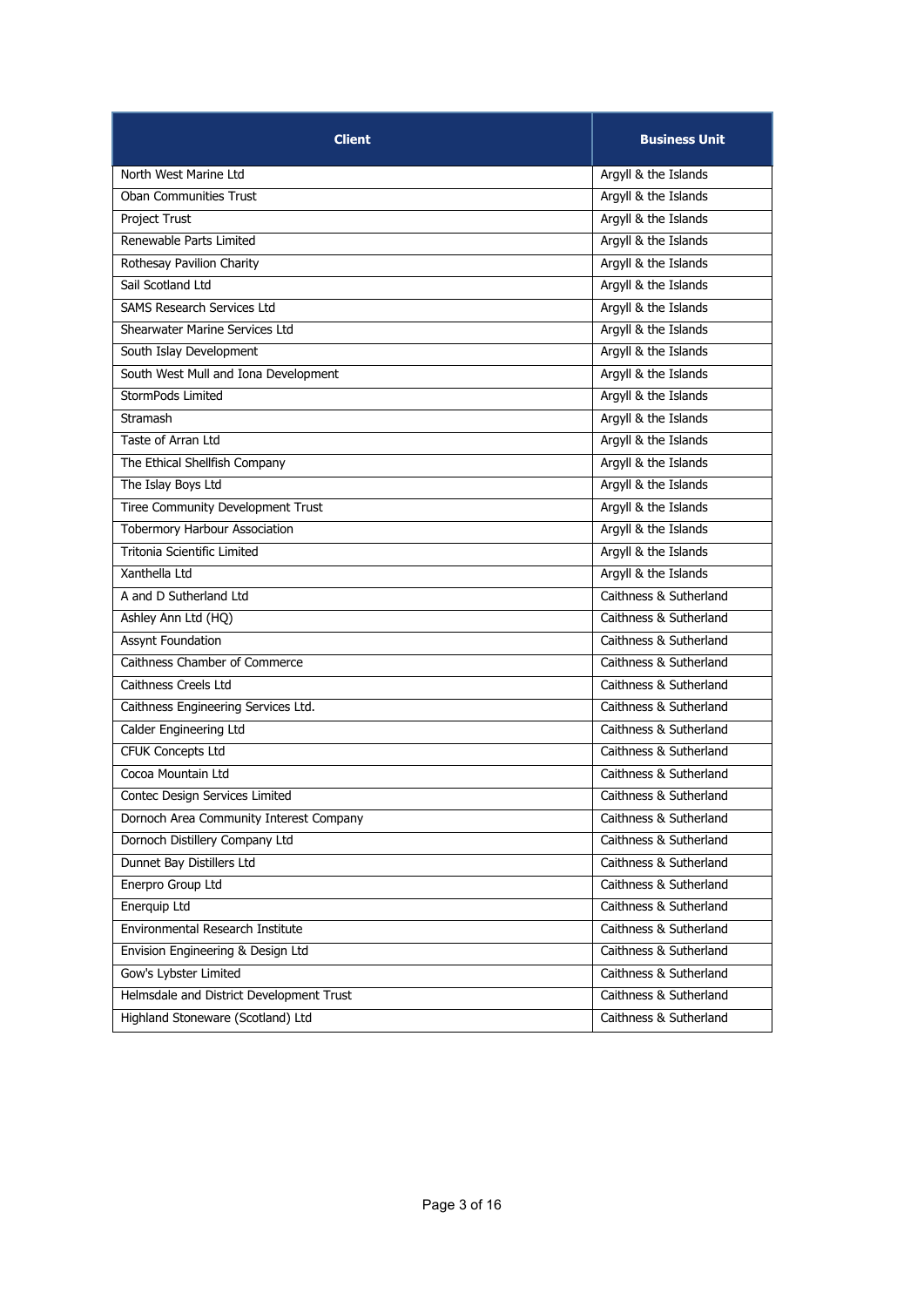| <b>Client</b>                                 | <b>Business Unit</b>     |
|-----------------------------------------------|--------------------------|
| Hugh Simpson (Contractors) Ltd                | Caithness & Sutherland   |
| JGC Engineering and Technical Services Ltd    | Caithness & Sutherland   |
| John O'Groats Brewery Ltd                     | Caithness & Sutherland   |
| Kinlochbervie Community Company Ltd           | Caithness & Sutherland   |
| <b>KP Technology Ltd</b>                      | Caithness & Sutherland   |
| Kyle of Sutherland Development Trust          | Caithness & Sutherland   |
| Kyle of Sutherland Hub Limited                | Caithness & Sutherland   |
| Kylesku Hotel Limited                         | Caithness & Sutherland   |
| Lairg and District Community Initiative       | Caithness & Sutherland   |
| Loch Laxford Shellfish Ltd                    | Caithness & Sutherland   |
| Messers Lamont T/A Mackays Hotel              | Caithness & Sutherland   |
| Migdale Smolt Ltd                             | Caithness & Sutherland   |
| NCD 1 Ltd                                     | Caithness & Sutherland   |
| New Wave Foods Ltd                            | Caithness & Sutherland   |
| Norscot Joinery Ltd                           | Caithness & Sutherland   |
| North Highland College - HQ                   | Caithness & Sutherland   |
| North Highland Initiative                     | Caithness & Sutherland   |
| North Lands Creative                          | Caithness & Sutherland   |
| Precision Machining Services Ltd              | Caithness & Sutherland   |
| Pulteneytown Peoples Project                  | Caithness & Sutherland   |
| Queen Elizabeth Castle of Mey Trust hq        | Caithness & Sutherland   |
| Reid's Bakery (Thurso) Ltd                    | Caithness & Sutherland   |
| Rookums Ltd                                   | Caithness & Sutherland   |
| Royal Dornoch Golf Club                       | Caithness & Sutherland   |
| Scourie Community Development Company Limited | Caithness & Sutherland   |
| Scrabster Harbour Trust                       | Caithness & Sutherland   |
| Scrabster Seafoods Ltd                        | Caithness & Sutherland   |
| Sinclair Bay Subsea                           | Caithness & Sutherland   |
| The Ardgay Game Factory Ltd                   | Caithness & Sutherland   |
| Timespan Heritage and Arts Society            | Caithness & Sutherland   |
| UpNorth! Community Development Trust          | Caithness & Sutherland   |
| VE Energy Ltd                                 | Caithness & Sutherland   |
| Wick Harbour Authority                        | Caithness & Sutherland   |
| Albyn Enterprises Limited                     | Inner Moray Firth        |
| An Camas Mor Development LLP                  | <b>Inner Moray Firth</b> |
| Angus Jamieson Consulting Ltd                 | Inner Moray Firth        |
| An Lanntair                                   | Inner Moray Firth        |
| <b>ANTA Scotland Limited</b>                  | Inner Moray Firth        |
| Aquascot Ltd (HQ)                             | Inner Moray Firth        |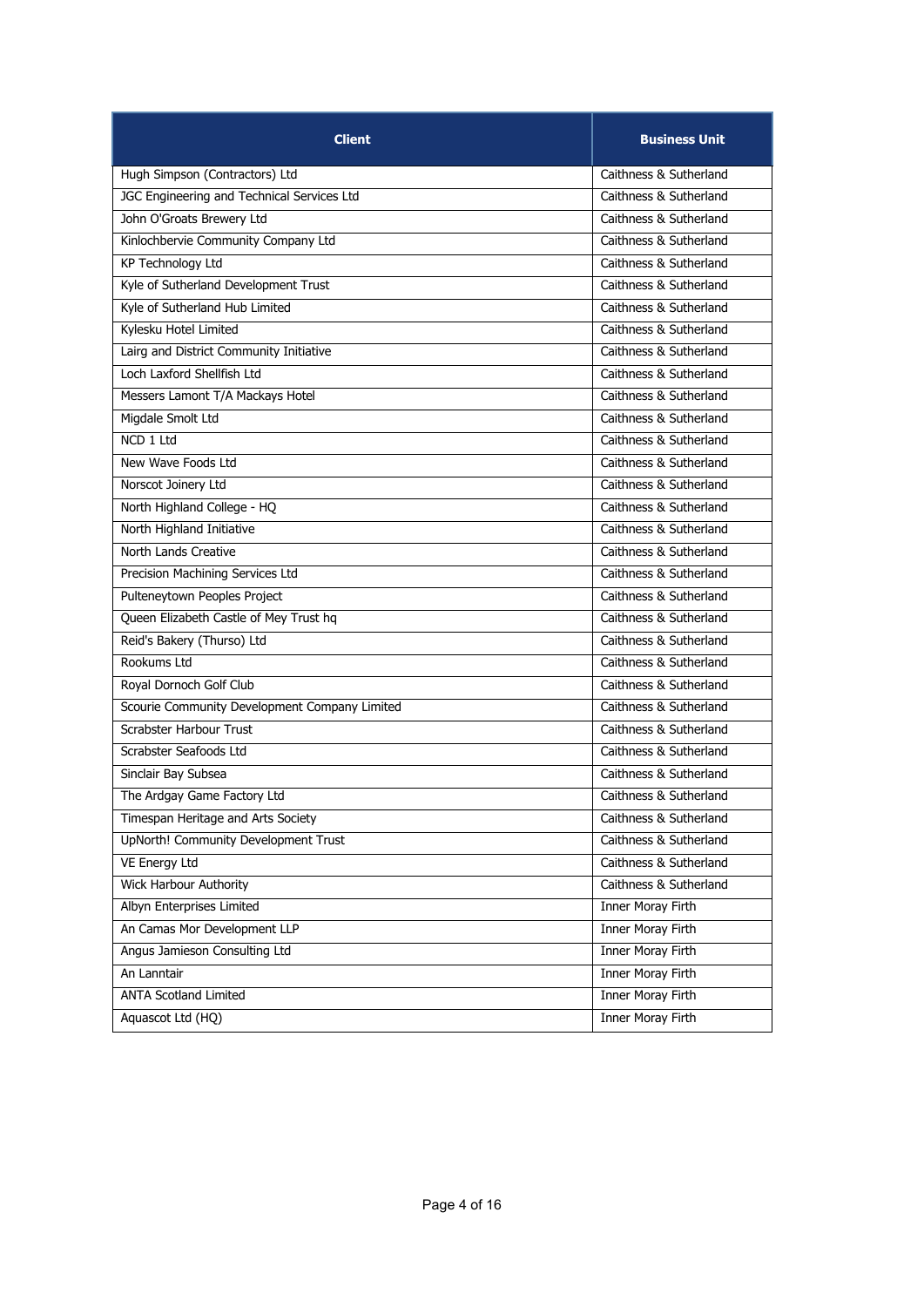| <b>Client</b>                                          | <b>Business Unit</b>     |
|--------------------------------------------------------|--------------------------|
| Ashers Bakery Ltd                                      | Inner Moray Firth        |
| Aviemore & Glenmore Community Trust                    | <b>Inner Moray Firth</b> |
| Bad Girl Bakery Ltd                                    | Inner Moray Firth        |
| <b>Black Isle Brewery</b>                              | Inner Moray Firth        |
| <b>Black Isle Bronze</b>                               | Inner Moray Firth        |
| BlakesEye Ltd                                          | Inner Moray Firth        |
| Boath House Hotel                                      | Inner Moray Firth        |
| Cairngorm Brewery Company Ltd, The                     | Inner Moray Firth        |
| Cairngorm Business Partnership                         | Inner Moray Firth        |
| Cairngorm Mountain (Scotland) Ltd                      | <b>Inner Moray Firth</b> |
| Calman Trust                                           | Inner Moray Firth        |
| Campbells of Beauly                                    | Inner Moray Firth        |
| Cantraybridge                                          | Inner Moray Firth        |
| Cantraybridge Trust                                    | Inner Moray Firth        |
| Carrbridge Hotel                                       | <b>Inner Moray Firth</b> |
| Castle Stuart Golf LLP                                 | Inner Moray Firth        |
| CCS Estates (Cullisse, Cadboll & Shandwick Estates)    | <b>Inner Moray Firth</b> |
| Community Energy Scotland                              | Inner Moray Firth        |
| Cromarty Brewing Co                                    | Inner Moray Firth        |
| Connage Highland Dairy                                 | Inner Moray Firth        |
| Daffys Gin Limited                                     | Inner Moray Firth        |
| DP Digital Media Ltd                                   | Inner Moray Firth        |
| <b>DRUID Ltd</b>                                       | <b>Inner Moray Firth</b> |
| Eden Court Highlands Ltd                               | Inner Moray Firth        |
| Eileen Gatt                                            | Inner Moray Firth        |
| Equal Adventure Developments Ltd                       | Inner Moray Firth        |
| Feis Rois Ltd                                          | Inner Moray Firth        |
| Gaia BioMaterials UK Ltd                               | Inner Moray Firth        |
| Glasstorm                                              | Inner Moray Firth        |
| GlenWyvis Distillery Community Benefit Society         | Inner Moray Firth        |
| Grants of Dalvey                                       | Inner Moray Firth        |
| H&I Adventures Ltd                                     | Inner Moray Firth        |
| <b>Highland BlindCraft</b>                             | <b>Inner Moray Firth</b> |
| Highland Campers Ltd t/a Highland Campervans           | Inner Moray Firth        |
| Highland Design Engineering Limited t/a 4c Engineering | <b>Inner Moray Firth</b> |
| Highland Fine Cheeses Limited                          | Inner Moray Firth        |
| <b>Highland Golf Links Ltd</b>                         | Inner Moray Firth        |
| <b>Highland Network Limited</b>                        | Inner Moray Firth        |
| Highland Print Studio HQ                               | Inner Moray Firth        |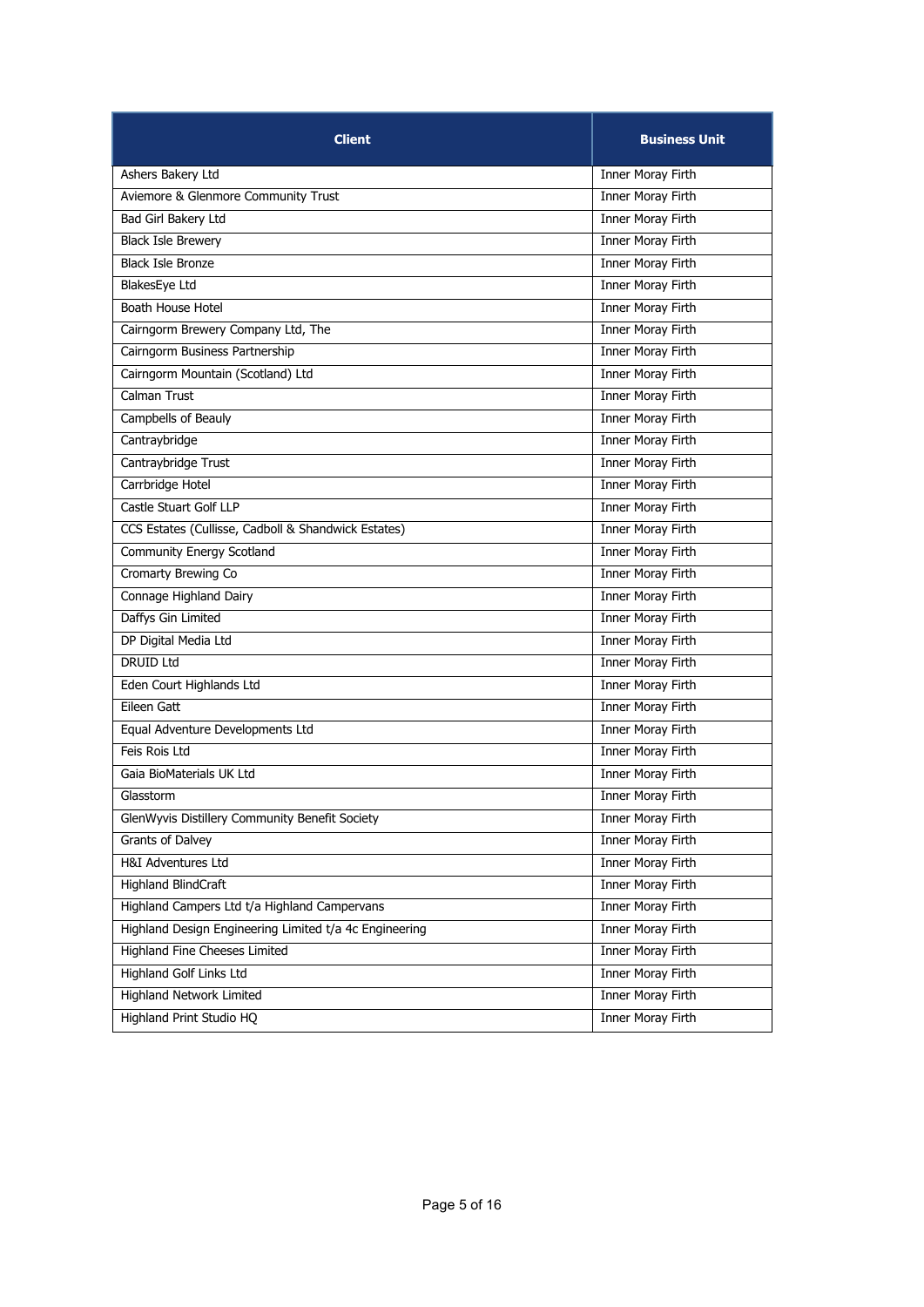| <b>Client</b>                                               | <b>Business Unit</b>     |
|-------------------------------------------------------------|--------------------------|
| HighLife Highland                                           | Inner Moray Firth        |
| <b>Hydrasun Limited</b>                                     | Inner Moray Firth        |
| <b>ILM Highland</b>                                         | Inner Moray Firth        |
| Integrated POS Systems LLP                                  | Inner Moray Firth        |
| Interactive Health Limited                                  | Inner Moray Firth        |
| Inverness Airport Business Park Limited                     | Inner Moray Firth        |
| <b>Inverness Harbour Trust</b>                              | Inner Moray Firth        |
| <b>Inverness Marina Ltd</b>                                 | Inner Moray Firth        |
| Jacobite Cruises HQ                                         | <b>Inner Moray Firth</b> |
| John Gordon and Son Ltd                                     | <b>Inner Moray Firth</b> |
| Kincraig Castle Hotel                                       | Inner Moray Firth        |
| Kingsmills Hotel                                            | Inner Moray Firth        |
| Kinrara Distillery Limited                                  | Inner Moray Firth        |
| Laggan Forest Trust                                         | Inner Moray Firth        |
| Loch Ness Coffee Company                                    | <b>Inner Moray Firth</b> |
| Loch Ness Drinks Limited                                    | Inner Moray Firth        |
| Loch Ness Hotels Ltd                                        | <b>Inner Moray Firth</b> |
| Loch Ness Shores - Donald & Lyn Forbes t/a Loch Ness Shores | <b>Inner Moray Firth</b> |
| Loch Ness Spirits Ltd                                       | Inner Moray Firth        |
| Macdonald Aviemore Highland Resort                          | Inner Moray Firth        |
| Mackenzie Flyfishing Ltd                                    | Inner Moray Firth        |
| <b>MAKAR Itd</b>                                            | <b>Inner Moray Firth</b> |
| Merkinch Enterprise                                         | <b>Inner Moray Firth</b> |
| MIME Technologies Limited                                   | Inner Moray Firth        |
| MS Therapy Centre Inverness T/A The Oxygen Works            | Inner Moray Firth        |
| Muir of Ord Hall and Facilities Company Limited             | Inner Moray Firth        |
| Munro Sawmills Ltd - HQ                                     | Inner Moray Firth        |
| NessGro Ltd                                                 | Inner Moray Firth        |
| New Start Highland                                          | Inner Moray Firth        |
| Nigg Skills Academy                                         | Inner Moray Firth        |
| North Coast 500 Ltd                                         | Inner Moray Firth        |
| Pat Munro Ltd                                               | <b>Inner Moray Firth</b> |
| Perfect Manors (Achnagairn House)                           | Inner Moray Firth        |
| Piccolo Press                                               | Inner Moray Firth        |
| Pinnacle Business Solutions Limited                         | Inner Moray Firth        |
| Piseach Limited                                             | Inner Moray Firth        |
| Port of Cromarty Firth                                      | Inner Moray Firth        |
| Prickly Thistle Scotland Limited                            | <b>Inner Moray Firth</b> |
| Proterra Energy Ltd                                         | Inner Moray Firth        |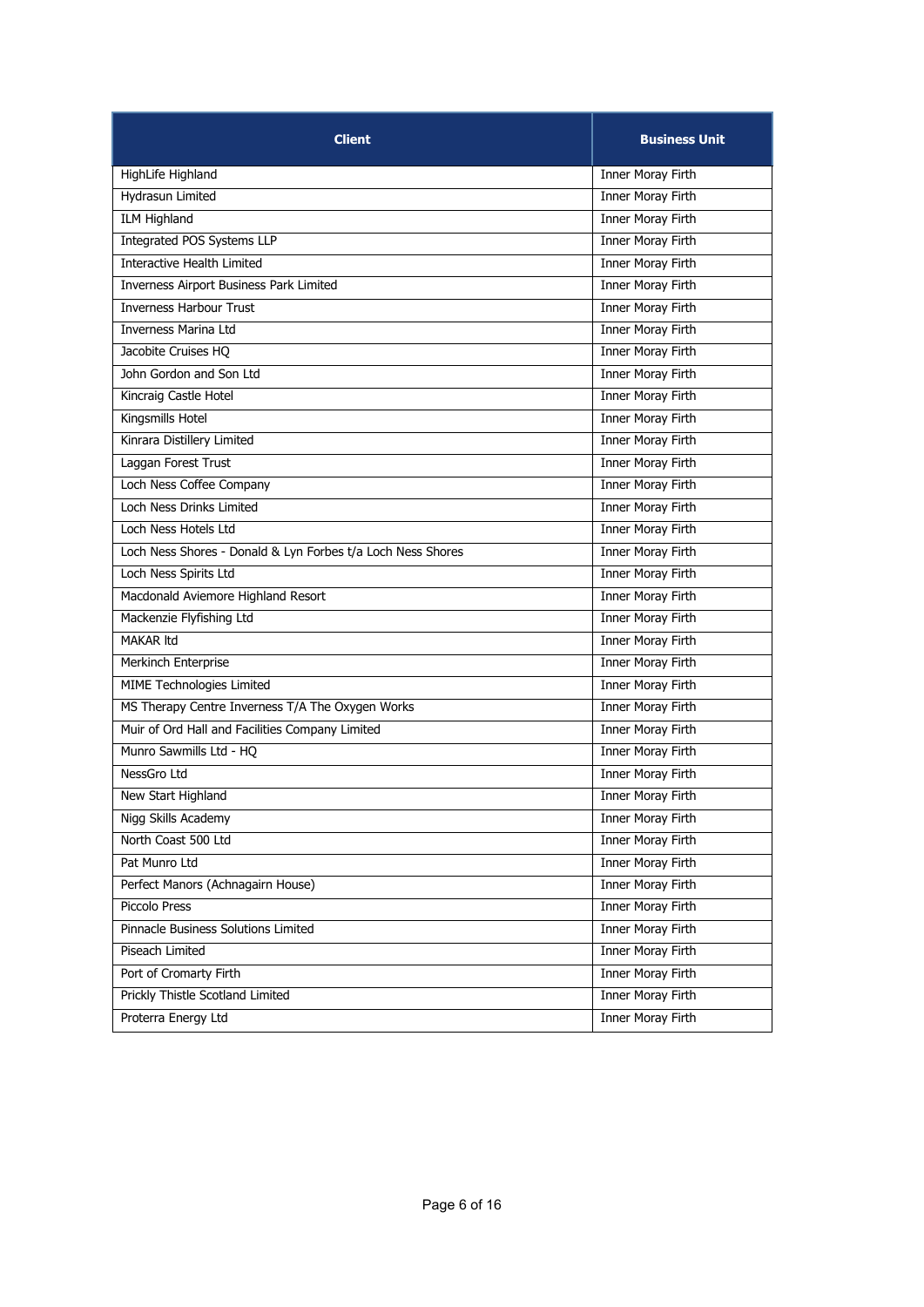| <b>Client</b>                                 | <b>Business Unit</b>     |
|-----------------------------------------------|--------------------------|
| PSG Marine & Logistics Ltd                    | Inner Moray Firth        |
| Quarch Technology Ltd                         | <b>Inner Moray Firth</b> |
| Royal Zoological Society of Scotland          | Inner Moray Firth        |
| <b>RSF Scotland Ltd</b>                       | <b>Inner Moray Firth</b> |
| Russwood Ltd                                  | Inner Moray Firth        |
| Sandstone Press Ltd                           | Inner Moray Firth        |
| ScreenHI/Creative North                       | Inner Moray Firth        |
| Seaboard Memorial Hall                        | Inner Moray Firth        |
| sfG Software Ltd                              | <b>Inner Moray Firth</b> |
| Shandwick Supply Co Ltd                       | <b>Inner Moray Firth</b> |
| SMC Cosmetics (UK)                            | Inner Moray Firth        |
| Speyside Centre Ltd                           | Inner Moray Firth        |
| Speyside Distillers Company Limited           | Inner Moray Firth        |
| Speyside Wildlife                             | Inner Moray Firth        |
| Spirit Journeys Worldwide                     | <b>Inner Moray Firth</b> |
| SureSensors Ltd                               | Inner Moray Firth        |
| Tain Development Ltd                          | <b>Inner Moray Firth</b> |
| <b>TEFL Scotland Limited</b>                  | Inner Moray Firth        |
| The Apprentice Store Ltd                      | Inner Moray Firth        |
| The Boat Hotel                                | Inner Moray Firth        |
| The Highlanders' Museum                       | Inner Moray Firth        |
| The Highlands Small Communities Housing Trust | <b>Inner Moray Firth</b> |
| The Ironworks Venue Limited                   | <b>Inner Moray Firth</b> |
| The WASPS Trust                               | Inner Moray Firth        |
| <b>Torquer Limited</b>                        | <b>Inner Moray Firth</b> |
| Tulloch Timber (Nairn) Ltd                    | Inner Moray Firth        |
| <b>Twelve Ness Walk Limited</b>               | Inner Moray Firth        |
| Velocity Cafe and Bicycle Workshop            | Inner Moray Firth        |
| Visit Inverness LochNess Ltd                  | Inner Moray Firth        |
| <b>Visitor Centres Ltd</b>                    | Inner Moray Firth        |
| Visual Performance Management Ltd             | Inner Moray Firth        |
| Wee Westie Limited                            | Inner Moray Firth        |
| Wilderness Scotland Ltd                       | Inner Moray Firth        |
| William Munro Construction (Highland) Limited | Inner Moray Firth        |
| WML (UK) Ltd t/a Esave                        | <b>Inner Moray Firth</b> |
| WoodBlocX Ltd                                 | Inner Moray Firth        |
| WOW Scotland Tours Ltd                        | Inner Moray Firth        |
| An Comunn Gaidhealach - Head Office           | Innse Gall               |
| Barratlantic Ltd                              | Innse Gall               |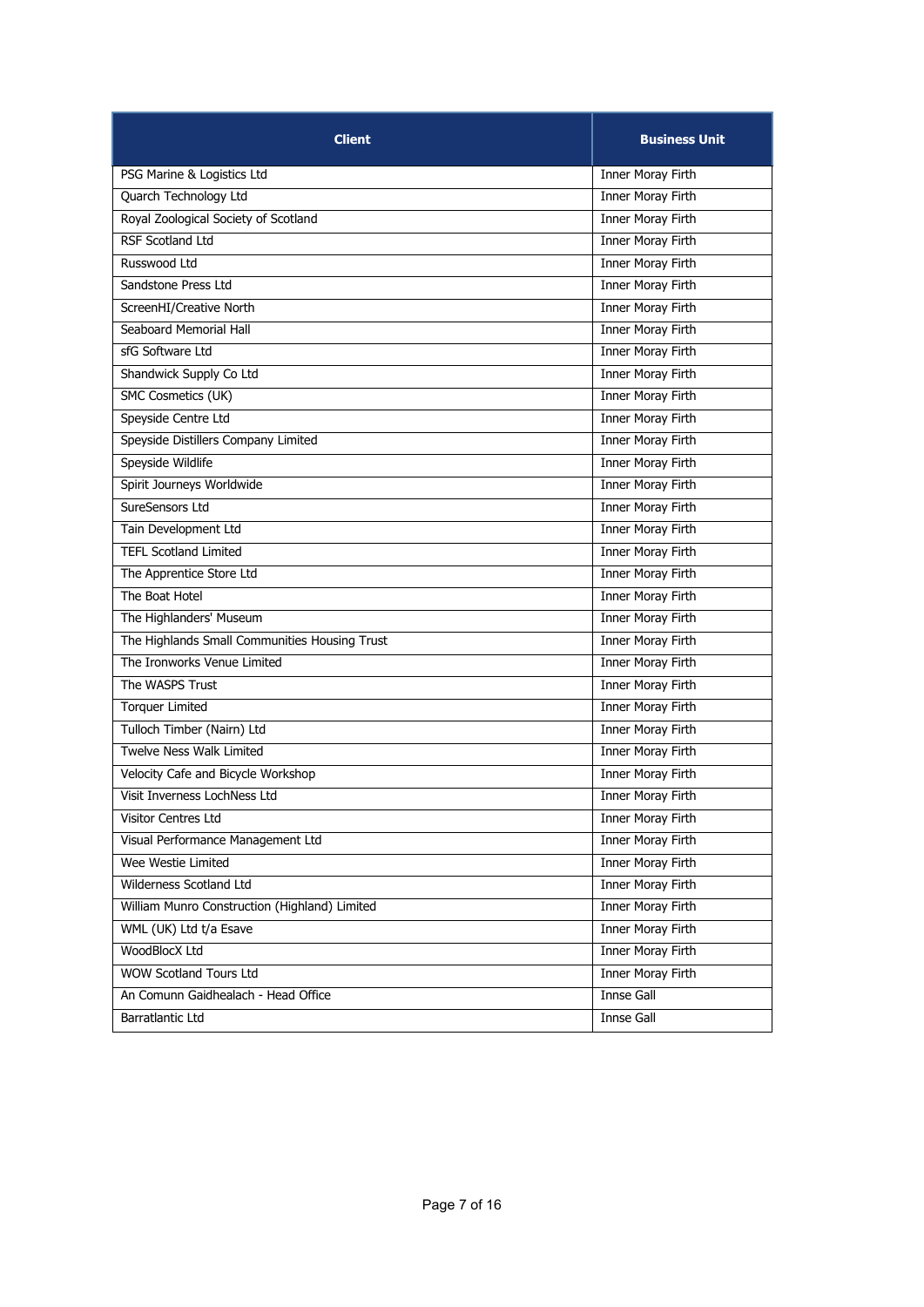| <b>Client</b>                                                                        | <b>Business Unit</b> |
|--------------------------------------------------------------------------------------|----------------------|
| Buth Bheag Candle Company                                                            | Innse Gall           |
| Calanais Visitor Centre                                                              | Innse Gall           |
| Carloway Community Association                                                       | Innse Gall           |
| Carloway Estate Trust                                                                | Innse Gall           |
| Cnoc Soilleir Ltd                                                                    | Innse Gall           |
| Coimhearsnachd Bharraidh agus Bhatarsaidh - Barra & Vatersay Community Limited<br>SP | Innse Gall           |
| Comunn Eachdraidh Nis                                                                | Innse Gall           |
| Cothrom                                                                              | Innse Gall           |
| First Love Music Ltd                                                                 | Innse Gall           |
| Gallan Head Community Trust                                                          | Innse Gall           |
| Garadh a Bhagh a Tuath                                                               | Innse Gall           |
| Harris Development Ltd - HQ                                                          | Innse Gall           |
| <b>Harris Tweed Authority</b>                                                        | Innse Gall           |
| Harris Tweed Hebrides Ltd                                                            | Innse Gall           |
| Hebridean Housing Partnership                                                        | Innse Gall           |
| Hebridean Spa Ltd                                                                    | <b>Innse Gall</b>    |
| <b>Hotel Hebrides</b>                                                                | <b>Innse Gall</b>    |
| Ionad Hiort                                                                          | Innse Gall           |
| <b>Islander Shellfish</b>                                                            | Innse Gall           |
| Isle of Barra Distillers Company                                                     | Innse Gall           |
| Isle of Harris Distillers Ltd                                                        | Innse Gall           |
| MacLeans Bakery                                                                      | Innse Gall           |
| Mann Judd Gordon                                                                     | Innse Gall           |
| MG Alba                                                                              | Innse Gall           |
| North Harris Trust                                                                   | Innse Gall           |
| North Uist Development Company                                                       | Innse Gall           |
| North Uist Distillery Ltd                                                            | Innse Gall           |
| Outer Hebrides Tourism Community Interest Company                                    | Innse Gall           |
| Pairc Trust                                                                          | <b>Innse Gall</b>    |
| Salar Hebridean Smokehouse                                                           | Innse Gall           |
| Sealladh na Beinne Moire                                                             | <b>Innse Gall</b>    |
| Seatrek Marine Ltd                                                                   | Innse Gall           |
| Stag Bakeries Ltd                                                                    | Innse Gall           |
| Storlann Naiseanta na Gaidhlig                                                       | Innse Gall           |
| Stornoway Port Authority                                                             | Innse Gall           |
| Tagsa Uibhist Trading Ltd                                                            | Innse Gall           |
| Taigh Chearsabhagh SP                                                                | <b>Innse Gall</b>    |
| Urras Oighreachd Ghabhsainn                                                          | Innse Gall           |
| The Hebridean Design Co Ltd                                                          | Innse Gall           |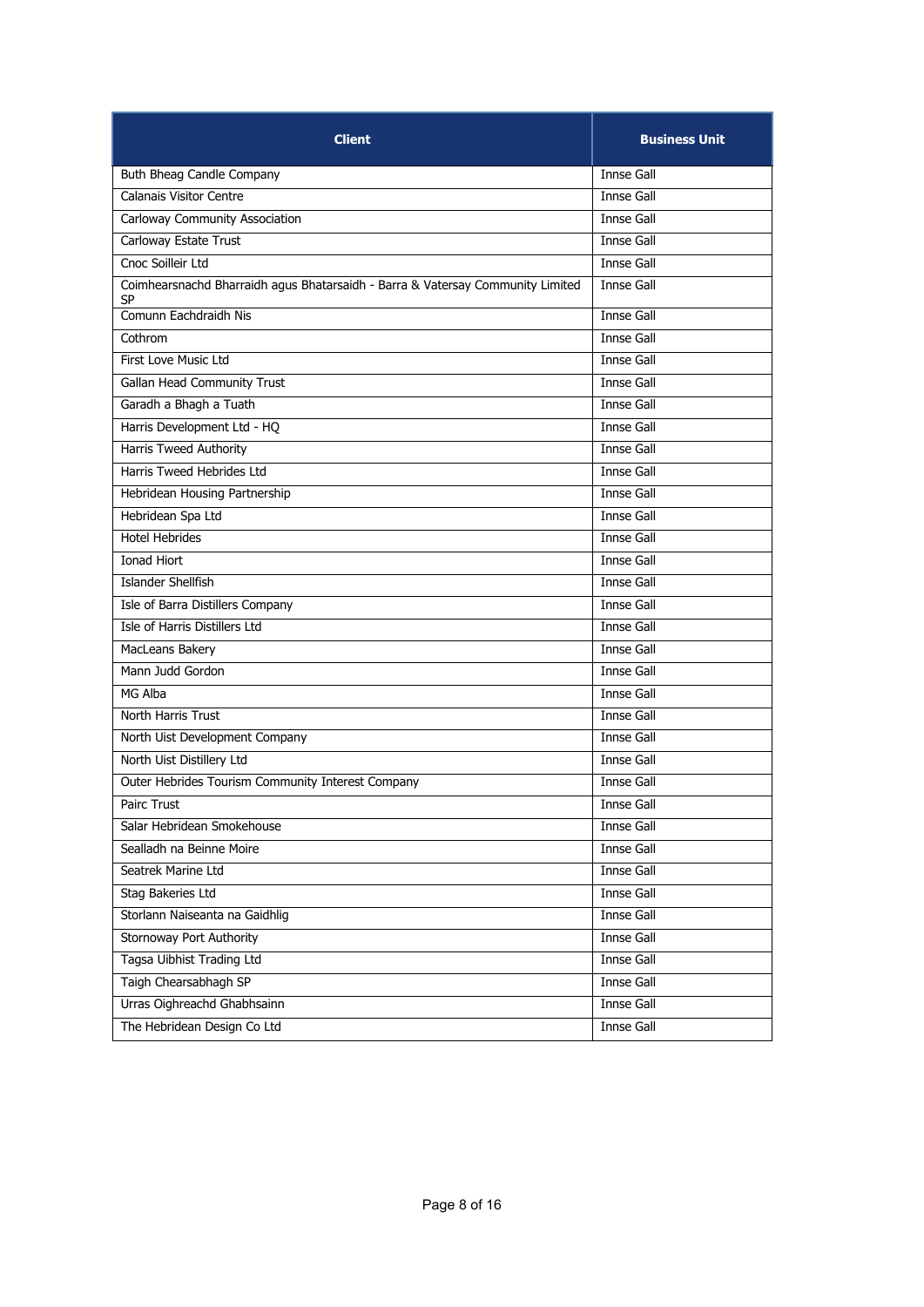| <b>Client</b>                                       | <b>Business Unit</b>             |
|-----------------------------------------------------|----------------------------------|
| The West Harris Trust                               | Innse Gall                       |
| Traigh Mhor Oysters                                 | Innse Gall                       |
| Trix Pix Ltd                                        | <b>Innse Gall</b>                |
| UIG DEVELOPMENT TRUST                               | Innse Gall                       |
| Uig Lodge Smoked Salmon                             | Innse Gall                       |
| Uist Wool Ltd (Wool Development Group)              | Innse Gall                       |
| Urachadh Uibhist                                    | Innse Gall                       |
| Urras Storas an Rubha                               | Innse Gall                       |
| Urras Coimhearsnachd Bhradhagair agus Arnoil        | Innse Gall                       |
| Western Isles Credit Union t/a HI-Scot Credit Union | Innse Gall                       |
| Whiteshore Cockles Ltd                              | Innse Gall                       |
| Adelphi Distillery Limited                          | Lochaber Skye and Wester<br>Ross |
| All Round Signs LLP                                 | Lochaber Skye and Wester<br>Ross |
| Alliance Hotels Consultants Ltd                     | Lochaber Skye and Wester<br>Ross |
| <b>Applecross Community Company</b>                 | Lochaber Skye and Wester<br>Ross |
| Aros Isle of Skye Ltd                               | Lochaber Skye and Wester<br>Ross |
| Columba 1400                                        | Lochaber Skye and Wester<br>Ross |
| Fort William UTC Ltd                                | Lochaber Skye and Wester<br>Ross |
| Gaeltec Devices Ltd                                 | Lochaber Skye and Wester<br>Ross |
| Gairloch & District Heritage Company                | Lochaber Skye and Wester<br>Ross |
| Gavin & Sine Davis T/a The West Highland Hotel      | Lochaber Skye and Wester<br>Ross |
| Glencoe Mountain Limited                            | Lochaber Skye and Wester<br>Ross |
| <b>HWEnergy Limited</b>                             | Lochaber Skye and Wester<br>Ross |
| Isle of Eigg Heritage Trust                         | Lochaber Skye and Wester<br>Ross |
| Isle of Rum Community Trust                         | Lochaber Skye and Wester<br>Ross |
| Isle of Skye Brewing Company Limited                | Lochaber Skye and Wester<br>Ross |
| Isle of Skye Candle Company Ltd                     | Lochaber Skye and Wester<br>Ross |
| Isle of Skye Sea Salt Company Ltd                   | Lochaber Skye and Wester<br>Ross |
| Jane MacFarlane t/a Glenfinnan House Hotel          | Lochaber Skye and Wester<br>Ross |
| Kishorn Port Limited                                | Lochaber Skye and Wester<br>Ross |
| Knoydart Foundation HQ                              | Lochaber Skye and Wester<br>Ross |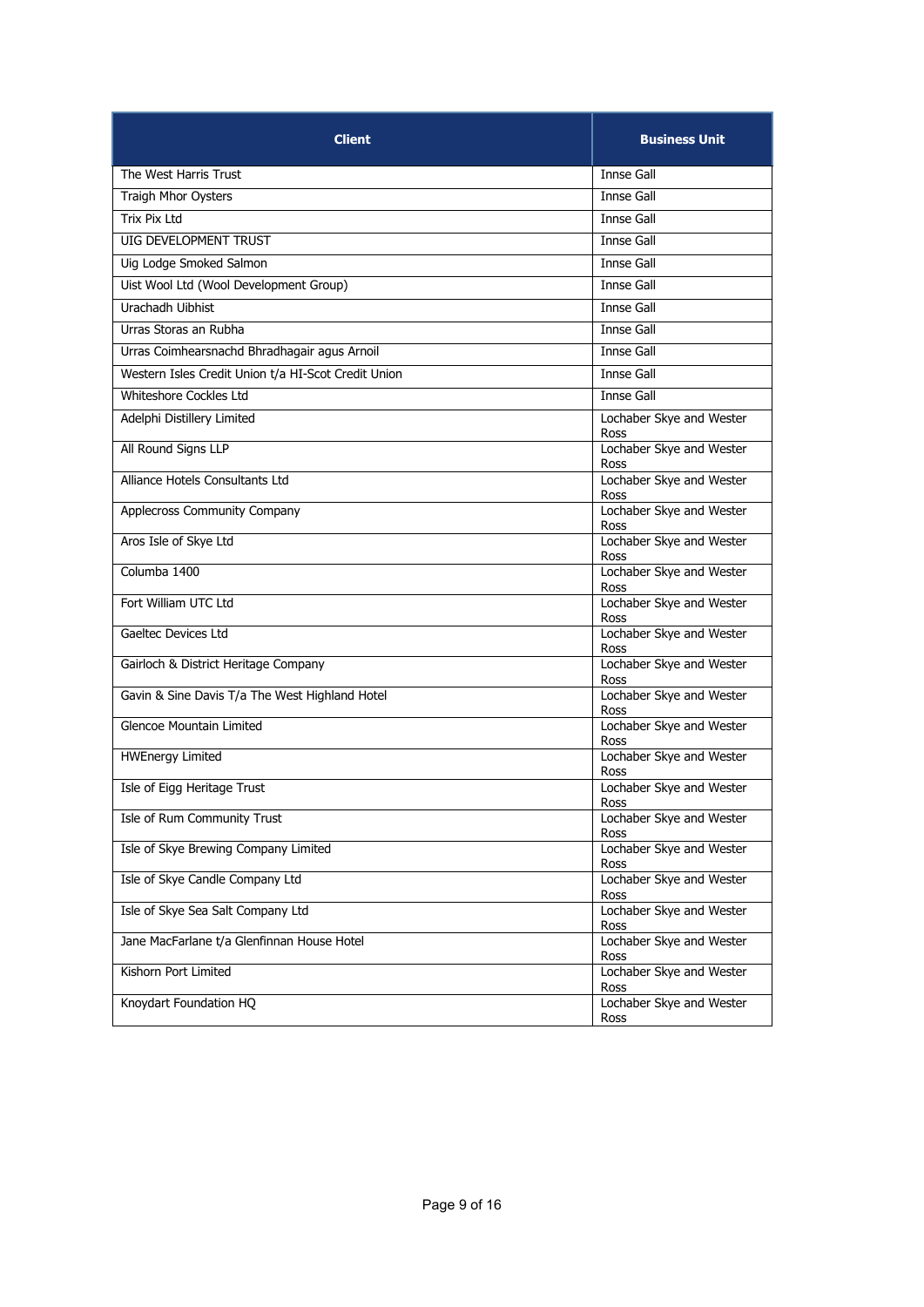| <b>Client</b>                               | <b>Business Unit</b>             |
|---------------------------------------------|----------------------------------|
| Kyle & Lochalsh Community Trust             | Lochaber Skye and Wester<br>Ross |
| Linnhe Leisure Limited T/a The Nevis Centre | Lochaber Skye and Wester<br>Ross |
| Lochaber Chamber of Commerce                | Lochaber Skye and Wester<br>Ross |
| Lochcarron Community Development Company    | Lochaber Skye and Wester<br>Ross |
| Mallaig Harbour Authority                   | Lochaber Skye and Wester<br>Ross |
| Morvern Community Development Company       | Lochaber Skye and Wester<br>Ross |
| Nc'nean Distillery Limited                  | Lochaber Skye and Wester<br>Ross |
| Nevis Range Development Company Limited     | Lochaber Skye and Wester<br>Ross |
| Perle Hotels Ltd                            | Lochaber Skye and Wester<br>Ross |
| Portree and Braes Community Trust SCIO      | Lochaber Skye and Wester<br>Ross |
| R & B Distillers Limited                    | Lochaber Skye and Wester<br>Ross |
| Raasay Development Trust Limited            | Lochaber Skye and Wester<br>Ross |
| Raasay Outdoor Centre Limited               | Lochaber Skye and Wester<br>Ross |
| Sabhal Mor Ostaig                           | Lochaber Skye and Wester<br>Ross |
| Sitekit Limited                             | Lochaber Skye and Wester<br>Ross |
| SkyeConnect Limited                         | Lochaber Skye and Wester<br>Ross |
| Sleat Community Trust                       | Lochaber Skye and Wester<br>Ross |
| Sonas Hospitality Limited                   | Lochaber Skye and Wester<br>Ross |
| Staffin Community Trust Limited             | Lochaber Skye and Wester<br>Ross |
| Three Wise Monkeys Climbing Lochaber Ltd    | Lochaber Skye and Wester<br>Ross |
| <b>Ullapool Community Trust</b>             | Lochaber Skye and Wester<br>Ross |
| <b>Ullapool Harbour Trust</b>               | Lochaber Skye and Wester<br>Ross |
| West Highland Breweries Limited             | Lochaber Skye and Wester<br>Ross |
| West Highland College UHI                   | Lochaber Skye and Wester<br>Ross |
| Wester Ross Fisheries Ltd                   | Lochaber Skye and Wester<br>Ross |
| Young Films Ltd                             | Lochaber Skye and Wester<br>Ross |
| <b>AES Limited</b>                          | Moray                            |
| AJ Engineering Construction Services Ltd    | Moray                            |
| Aromantic Limited                           | Moray                            |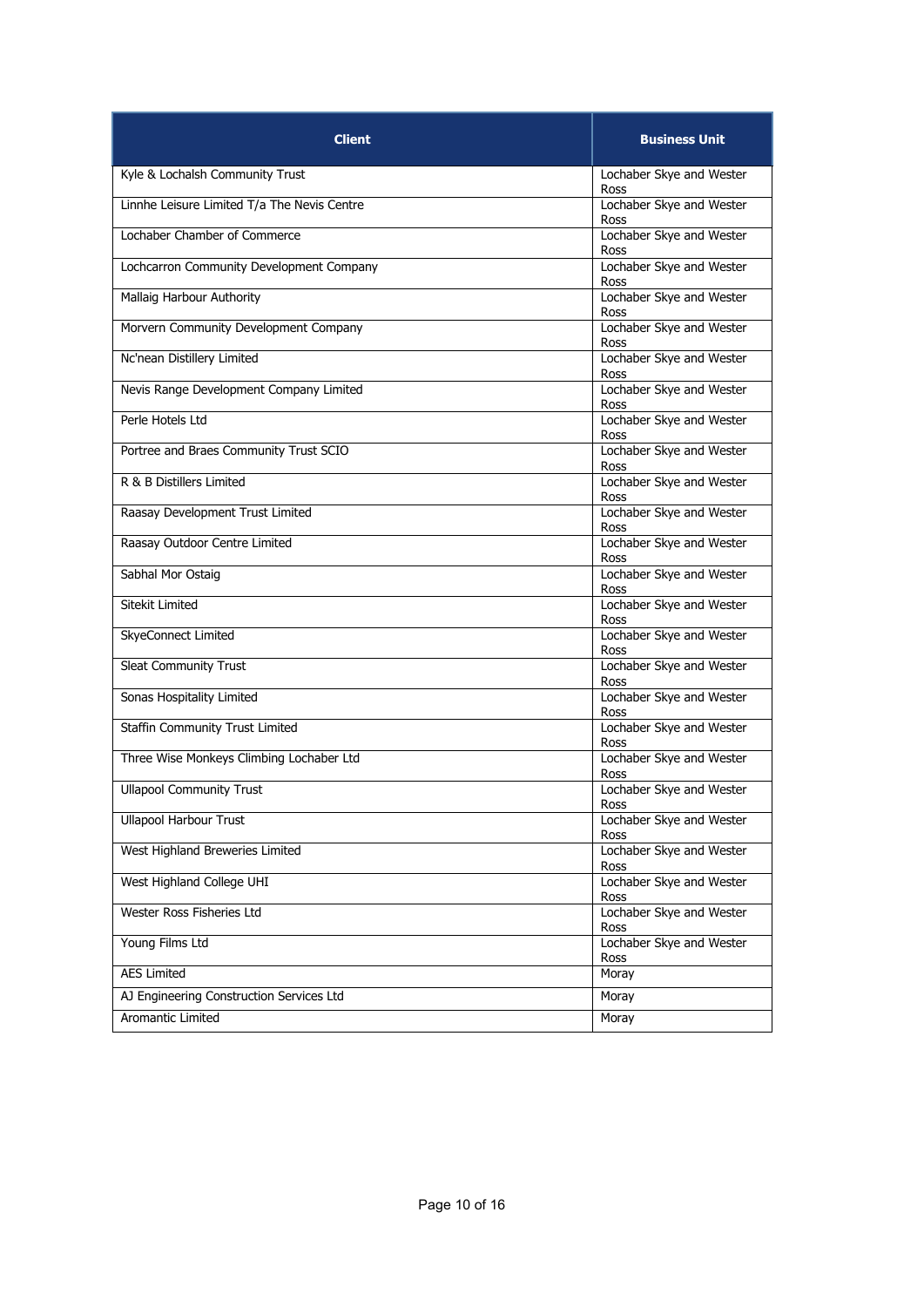| <b>Client</b>                               | <b>Business Unit</b> |
|---------------------------------------------|----------------------|
| Bespoke Fabrics Limited                     | Moray                |
| <b>Biomatrix Water Solutions Limited</b>    | Moray                |
| Burgess Bagpipes Ltd                        | Moray                |
| Christie Elite Nurseries Limited            | Moray                |
| <b>Consolidated Craft Breweries Limited</b> | Moray                |
| Dance North Scotland C.I.C                  | Moray                |
| Dogrobes Ltd                                | Moray                |
| Electro-Flow Controls Ltd (EFC Group)       | Moray                |
| Elgin Town Hall for the Community Ltd       | Moray                |
| Fibre 1 Limited                             | Moray                |
| Finderne Development Trust                  | Moray                |
| The Findhorn Village Conservation Company   | Moray                |
| Forres Area Community Trust (FACT)          | Moray                |
| Forres Area Credit Union                    | Moray                |
| Forsyths Limited                            | Moray                |
| <b>Friendly Access</b>                      | Moray                |
| Gael Force Group Ltd                        | Moray                |
| Gael Force Marine Technology Limited        | Moray                |
| Glenrinnes Distillery Limited               | Moray                |
| Grants (Dufftown) Ltd                       | Moray                |
| Great Scot (Scotland) Ltd                   | Moray                |
| Hendry Hydraulics Limited                   | Moray                |
| <b>Highland Metals Limited</b>              | Moray                |
| Hunted Cow Studios Ltd                      | Moray                |
| James Johnston & Co of Elgin Limited        | Moray                |
| James Jones & Sons Ltd                      | Moray                |
| Keith and Dufftown Railway Association      | Moray                |
| Keith Brewery Limited                       | Moray                |
| Lecht Ski Company Ltd                       | Moray                |
| LH Stainless Limited                        | Moray                |
| Macduff Shipyards Limited                   | Moray                |
| MacLeans Highland Bakery Ltd                | Moray                |
| Makar Technologies Ltd                      | Moray                |
| Meatsnacks Group Limited                    | Moray                |
| Moray Reach Out                             | Moray                |
| Moray Waste Busters Ltd                     | Moray                |
| Moray                                       | Moray                |
| Northern Fabricators Limited                | Moray                |
| Orbital Express Launch Ltd - t/a Orbex      | Moray                |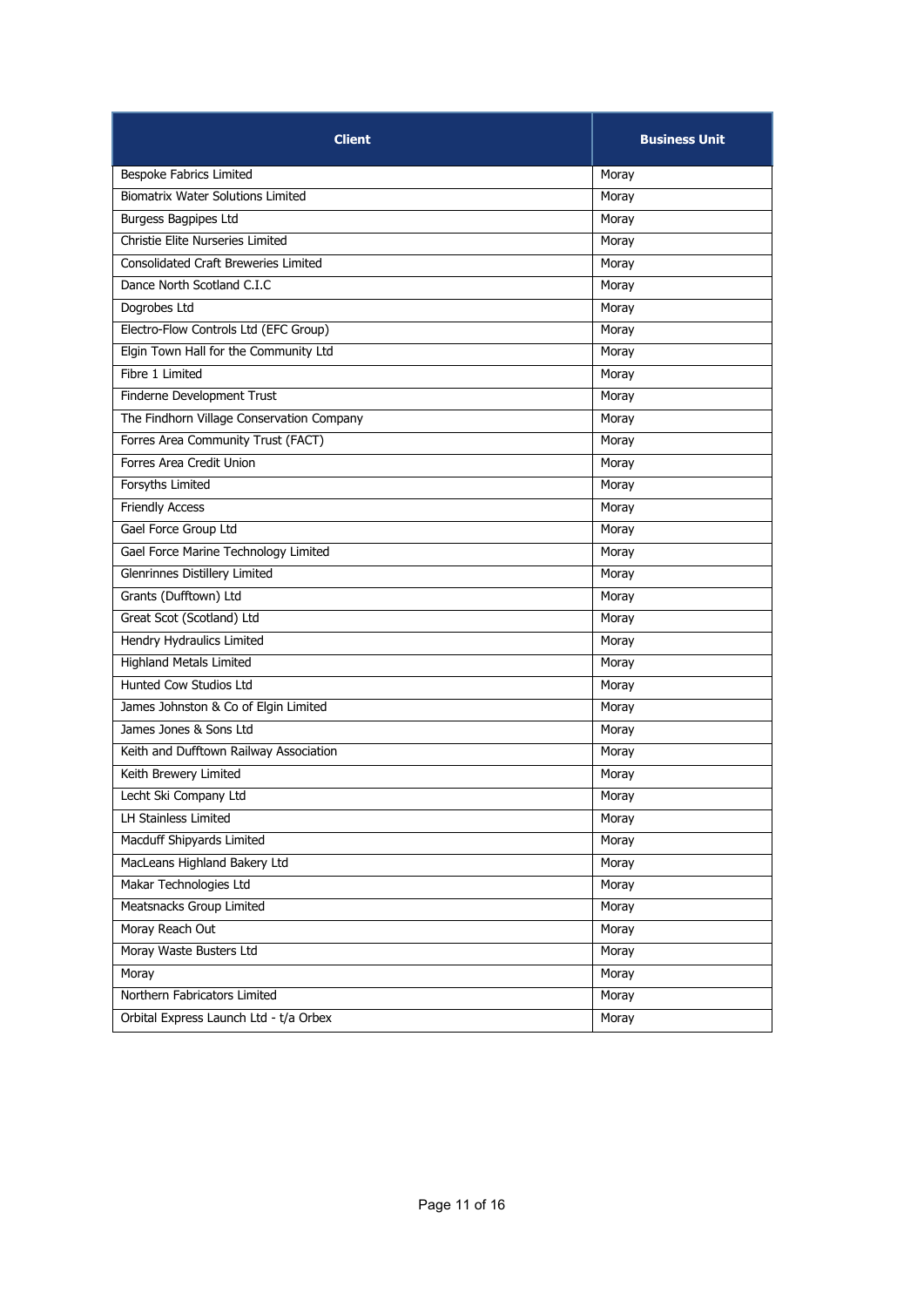| <b>Client</b>                                            | <b>Business Unit</b> |
|----------------------------------------------------------|----------------------|
| Phoenix Instinct Limited                                 | Moray                |
| Pinefield Glass Limited                                  | Moray                |
| Pipeline Cleaning Solutions Ltd                          | Moray                |
| ReBOOT (Moray Computer Recycling)                        | Moray                |
| Robertson Timber Engineering Limited                     | Moray                |
| Simpson (Buckie) Limited                                 | Moray                |
| Spey Valley Brewery Limited                              | Moray                |
| Speyfruit Ltd                                            | Moray                |
| Speymalt Whisky Distributors Ltd t/a Gordon & Macphail   | Moray                |
| Speyside Copper Works Limited                            | Moray                |
| Spirit of Speyside Whisky Festival Limited               | Moray                |
| Stew N Drew's Limited                                    | Moray                |
| The Cabrach Trust                                        | Moray                |
| The Football Pools Limited                               | Moray                |
| The Three Kings Cullen Association                       | Moray                |
| Probond Marine Limited                                   | Moray                |
| Tom Duncan Film Limited                                  | Moray                |
| Tomintoul & Glenlivet Development Trust                  | Moray                |
| Underground Maintenance Systems Ltd                      | Moray                |
| Visit Moray & Speyside Limited                           | Moray                |
| Wild Things! Environmental Education in Action           | Moray                |
| Windswept Brewing Company Limited                        | Moray                |
| WooHa Brewing Company Limited                            | Moray                |
| Angus Kyloe Partners Ltd                                 | Orkney               |
| Aquatera Ltd                                             | Orkney               |
| Argo's Bakery                                            | Orkney               |
| Copla                                                    | Orkney               |
| <b>Crantit Dairy</b>                                     | Orkney               |
| <b>Destination Orkney</b>                                | Orkney               |
| Firm of Callum and Fiona MacInnes T/A The Island Smokery | Orkney               |
| Green Marine (UK) Ltd                                    | Orkney               |
| Heriot Watt University                                   | Orkney               |
| <b>Highland Brewing Company Ltd</b>                      | Orkney               |
| Island of Hoy Development Trust                          | Orkney               |
| Leask Marine Ltd                                         | Orkney               |
| North Ronaldsay Trust                                    | Orkney               |
| Orbital Marine Power Ltd                                 | Orkney               |
| Orcades Marine Management Consultants Ltd                | Orkney               |
| Orkney Cheese Company Ltd                                | Orkney               |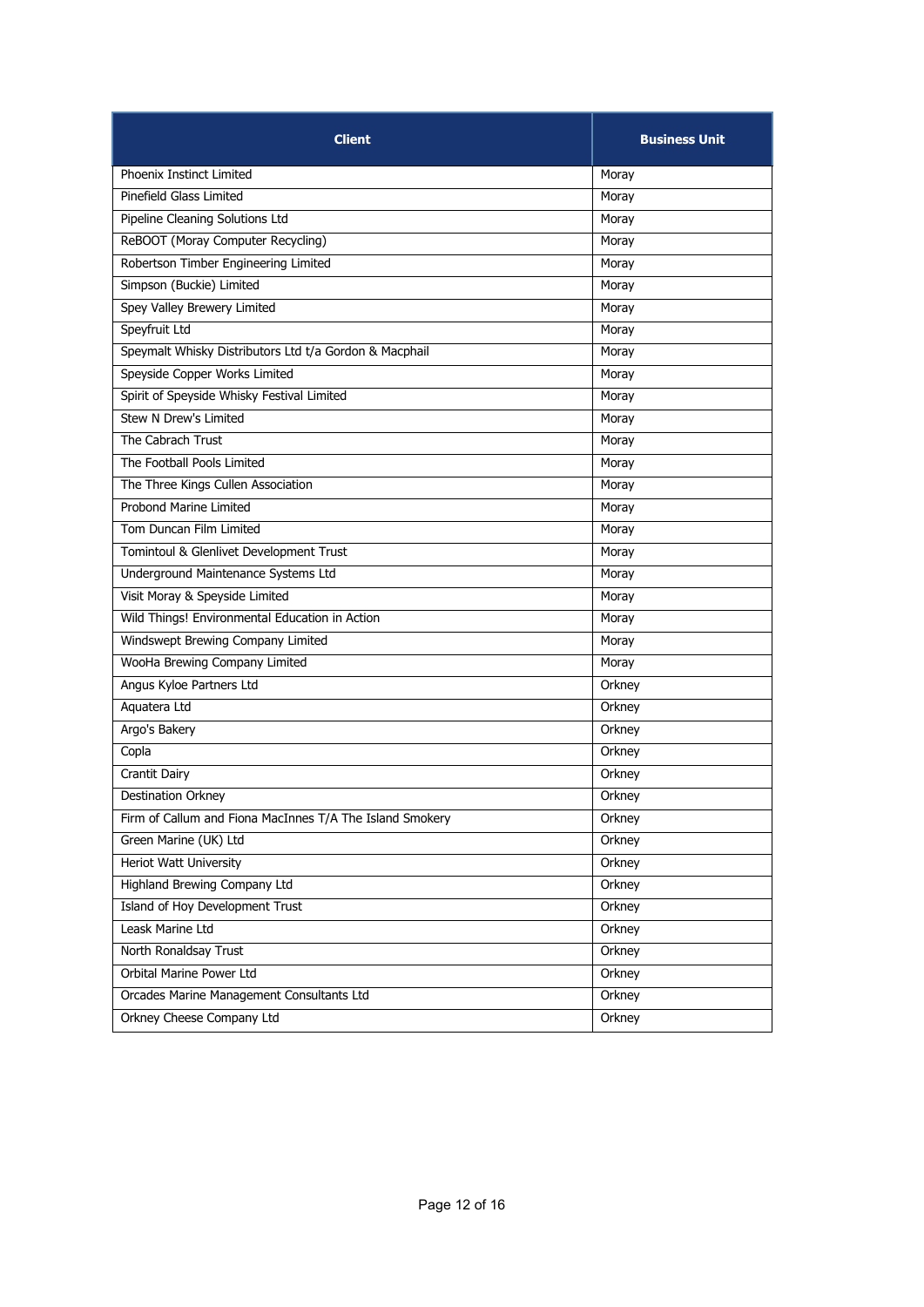| <b>Client</b>                                  | <b>Business Unit</b> |
|------------------------------------------------|----------------------|
| <b>Orkney College</b>                          | Orkney               |
| Orkney Craft Vinegar Limited                   | Orkney               |
| Orkney Crafts Association t/a Creative Orkney  | Orkney               |
| Orkney Creative Hub Community Interest Company | Orkney               |
| Orkney Distilling Ltd                          | Orkney               |
| Orkney Fishermens Society Ltd                  | Orkney               |
| Orkney Food & Drink                            | Orkney               |
| Orkney Renewable Energy Forum HQ               | Orkney               |
| Ortak Ltd                                      | Orkney               |
| Papay Development Trust                        | Orkney               |
| Pier Arts Centre                               | Orkney               |
| Rousay Egilsay and Wyre Development Trust      | Orkney               |
| Sanday Development Trust                       | Orkney               |
| Shapinsay Development Trust HQ                 | Orkney               |
| Sheila Fleet Jewellery                         | Orkney               |
| Sinclair Breweries Ltd                         | Orkney               |
| Solo Energy limited                            | Orkney               |
| St Magnus Festival                             | Orkney               |
| Stockan's Oatcakes Ltd                         | Orkney               |
| Stronsay Development Trust - HQ                | Orkney               |
| The Pickaguoy Centre                           | Orkney               |
| V S Distillers Limited                         | Orkney               |
| <b>Voluntary Action Orkney</b>                 | Orkney               |
| W F M Brown Ltd                                | Orkney               |
| Westray Development Trust                      | Orkney               |
| Westray Processors Ltd                         | Orkney               |
| <b>Blueshell Mussels Ltd</b>                   | Shetland             |
| Bressay Development Limited                    | Shetland             |
| <b>Busta House Hotel Limited</b>               | Shetland             |
| <b>COPE Ltd</b>                                | Shetland             |
| D H Marine [Shetland] Limited                  | Shetland             |
| Embedded Signal Processing Limited             | Shetland             |
| <b>EMN Plant Limited</b>                       | Shetland             |
| Fair Isle Electricity Company Ltd              | Shetland             |
| Good Nude Food Ltd                             | Shetland             |
| <b>Island Vista</b>                            | Shetland             |
| Jamieson's Spinning Shetland Limited           | Shetland             |
| Jamieson & Smith (Shetland Wool Brokers) Ltd   | Shetland             |
| Laurence Odie (Knitwear) Limited               | Shetland             |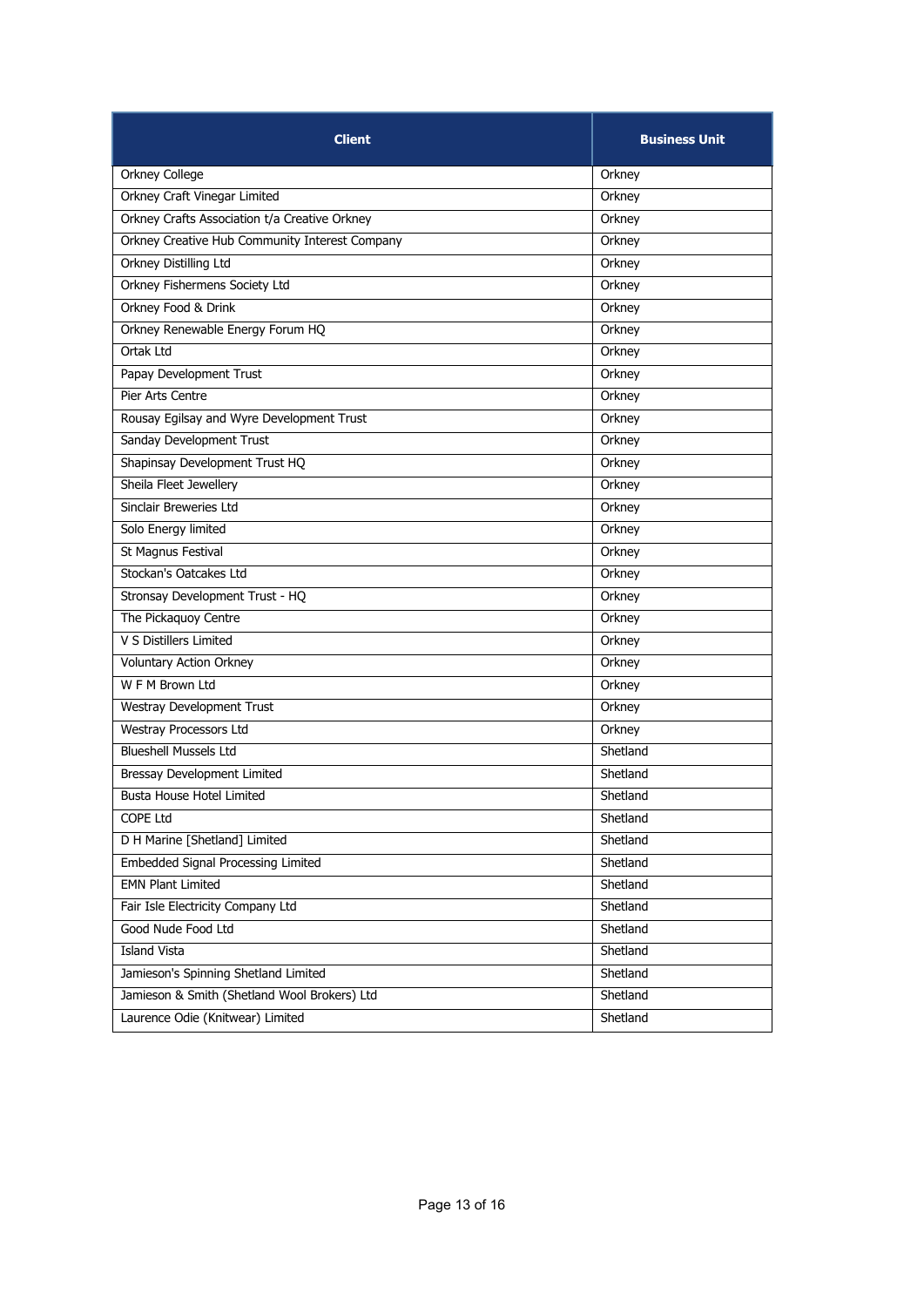| <b>Client</b>                               | <b>Business Unit</b> |
|---------------------------------------------|----------------------|
| Lerwick Engineering & Fabrication           | Shetland             |
| Lerwick Port Authority                      | Shetland             |
| Malakoff Limited                            | Shetland             |
| Mesomorphic Ltd                             | Shetland             |
| NB Communication Ltd                        | Shetland             |
| Ness Engineering Ltd                        | Shetland             |
| Niela Kalra                                 | Shetland             |
| Nortenergy Ltd                              | Shetland             |
| North Fish (Shetland) Ltd                   | Shetland             |
| Northmavine Community Development Company   | Shetland             |
| Ocean Kinetics Limited                      | Shetland             |
| <b>PURE Energy Centre Ltd</b>               | Shetland             |
| QA Fish Ltd                                 | Shetland             |
| QA Shellfish Limited                        | Shetland             |
| Sandwick Social & Economic Development SCIO | Shetland             |
| <b>Shetland Amenity Trust</b>               | Shetland             |
| Shetland Arts Development Agency            | Shetland             |
| Shetland Bus Friendship Society             | Shetland             |
| Shetland Composites Limited                 | Shetland             |
| Shetland Food and Drink Limited             | Shetland             |
| Shetland H<br>eat Energy and Power Limited  | Shetland             |
| Shetland Mussels Ltd                        | Shetland             |
| <b>Shetland Recreational Trust</b>          | Shetland             |
| Shetland Seafood Auctions Limited           | Shetland             |
| <b>Shetland Tourism Association</b>         | Shetland             |
| <b>SSOC Ltd</b>                             | Shetland             |
| Staneyhill Brewery Ltd                      | Shetland             |
| The Belmont Trust                           | Shetland             |
| The Shetland Distillery Company             | Shetland             |
| The Swan Trust                              | Shetland             |
| Unst Inshore Services Ltd                   | Shetland             |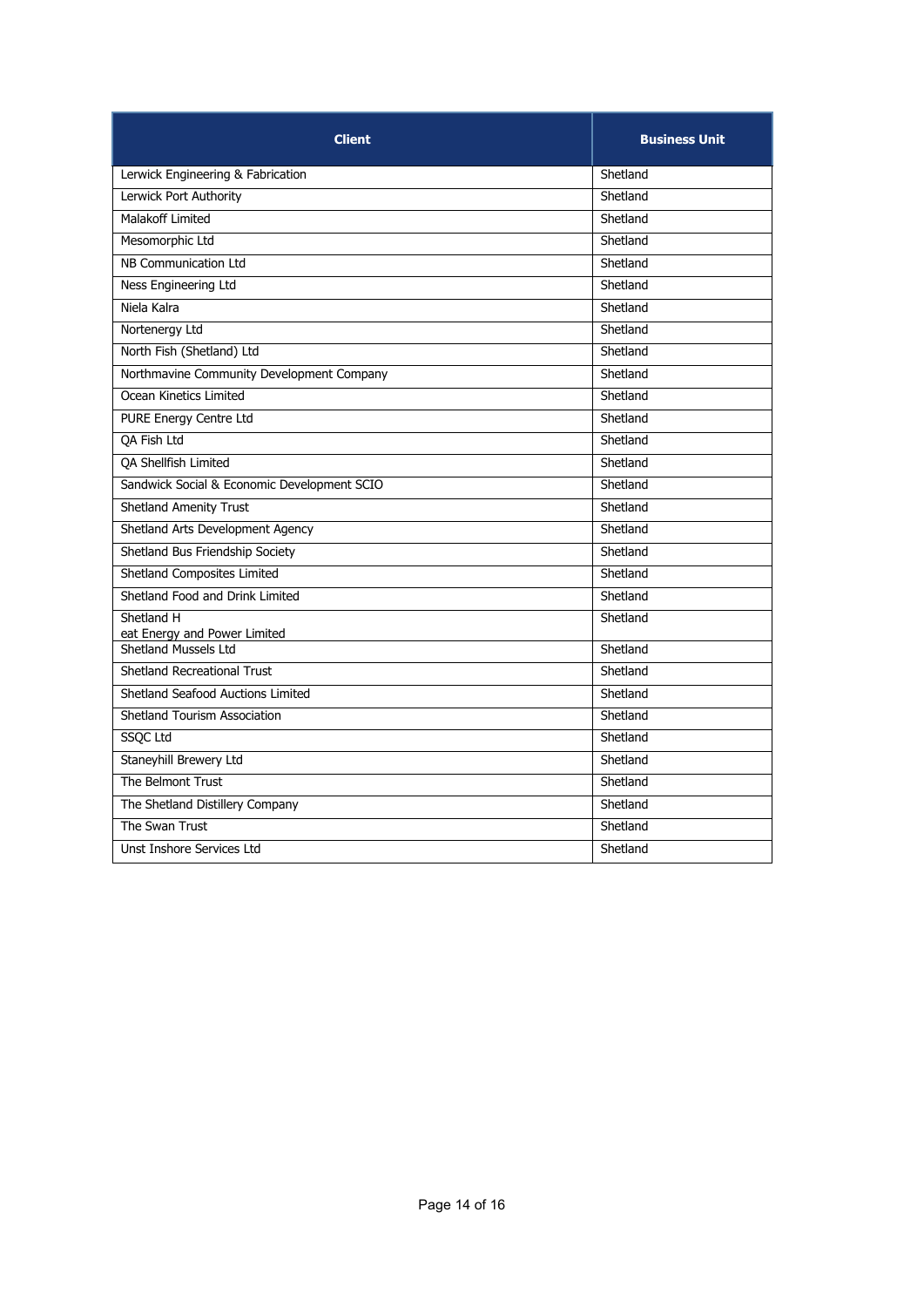## **Clients with a Strategic Relationship with HIE as at 10th January 2020**

| <b>Client</b>                           | <b>Business Unit</b>     |
|-----------------------------------------|--------------------------|
| Aquatiq Hygiene Systems Ltd.            | Argyll & the Islands     |
| Arran Aromatics Limited                 | Argyll & the Islands     |
| CS Wind UK Ltd                          | Argyll & the Islands     |
| Gaelforce Fusion                        | Argyll & the Islands     |
| Kames Fish Farming Ltd                  | Argyll & the Islands     |
| Loch Fyne Oysters HQ                    | Argyll & the Islands     |
| Machrie Golf Links and Hotel Ltd        | Argyll & the Islands     |
| Portavadie Estates Ltd                  | Argyll & the Islands     |
| <b>AGM Batteries Ltd</b>                | Caithness & Sutherland   |
| Berkshire Engineering Supplies Ltd      | Caithness & Sutherland   |
| British Telecom (Caithness)             | Caithness & Sutherland   |
| Cavendish Nuclear Limited               | Caithness & Sutherland   |
| Denchi Power Ltd                        | Caithness & Sutherland   |
| Imenco UK Ltd Wick Facility             | Caithness & Sutherland   |
| <b>JOG Highlands LLP</b>                | Caithness & Sutherland   |
| Loch Duart Ltd                          | Caithness & Sutherland   |
| Nuvia Limited                           | Caithness & Sutherland   |
| Rolls Royce                             | Caithness & Sutherland   |
| Subsea 7                                | Caithness & Sutherland   |
| AKVA group Scotland Ltd                 | Inner Moray Firth        |
| <b>Aseptium Limited</b>                 | <b>Inner Moray Firth</b> |
| <b>Balcas Limited</b>                   | Inner Moray Firth        |
| Capgemini UK plc                        | Inner Moray Firth        |
| Compass Hospitality (UK) Ltd            | Inner Moray Firth        |
| CorporateHealth International UK Ltd    | Inner Moray Firth        |
| Fish Vet Group                          | <b>Inner Moray Firth</b> |
| Fujitsu Services Ltd                    | <b>Inner Moray Firth</b> |
| GEG (Holdings) Limited                  | <b>Inner Moray Firth</b> |
| Grahams Family Dairy Group Ltd          | <b>Inner Moray Firth</b> |
| Inside Biometrics International Limited | <b>Inner Moray Firth</b> |
| Inverness Chamber of Commerce           | <b>Inner Moray Firth</b> |
| <b>Inverness College</b>                | <b>Inner Moray Firth</b> |
| Keltic Seafare (Scotland) Ltd           | Inner Moray Firth        |
| Kirker Europe Ltd                       | <b>Inner Moray Firth</b> |
| Lifescan Scotland Limited               | <b>Inner Moray Firth</b> |
| MacDonald and Muir Limited              | <b>Inner Moray Firth</b> |
| Microvisk Technologies Limited          | <b>Inner Moray Firth</b> |